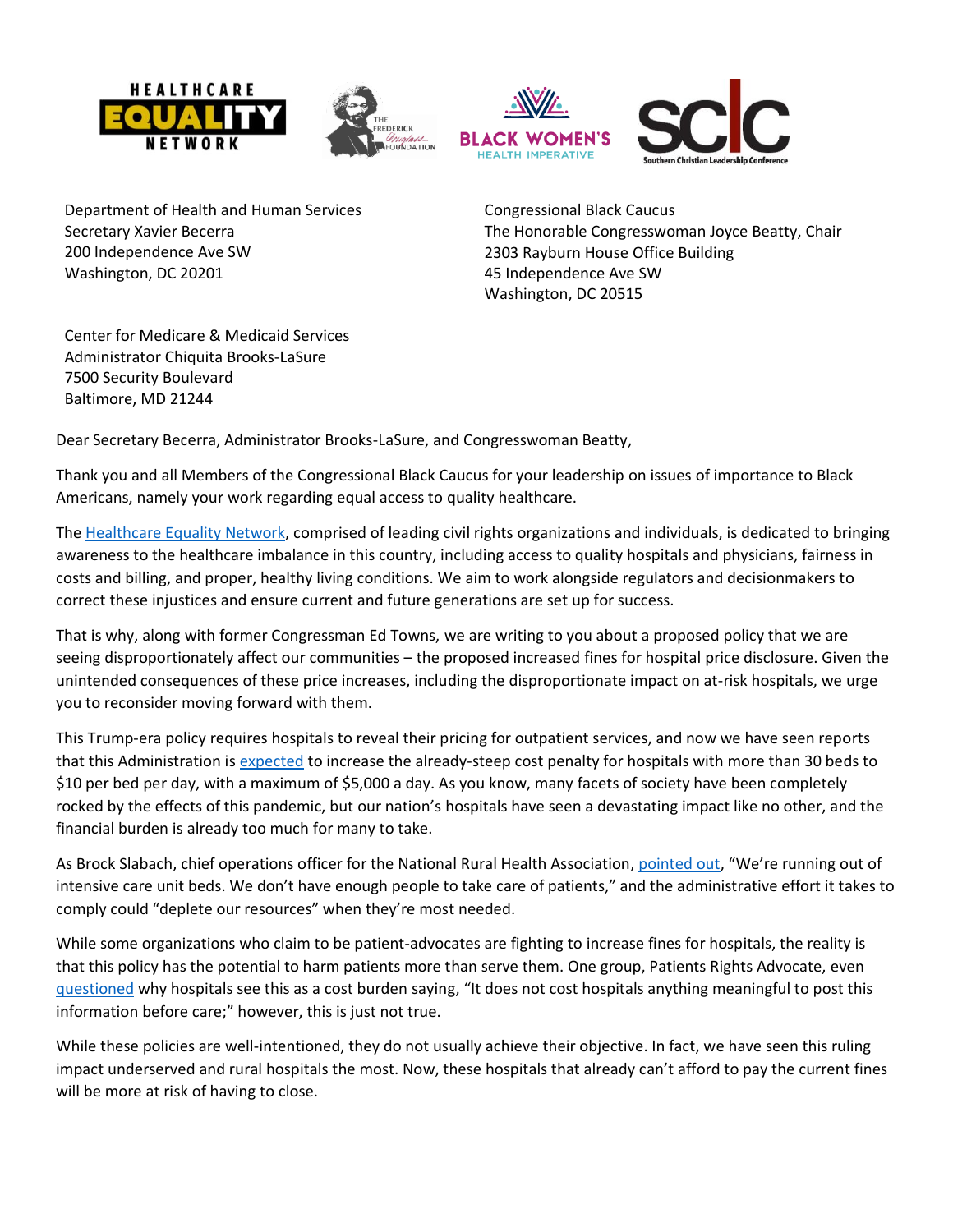- A study done by the Journal of the American Medical Association found that pricing tools made available to employees [did not lower aggregate outpatient spending,](https://jamanetwork.com/journals/jama/fullarticle/2518264) but actually increased it.
- According to [a report](https://ruralhospitals.chqpr.org/downloads/Rural_Hospitals_at_Risk_of_Closing.pdf) from the Center for Healthcare Quality and Payment Reform, more than 40 percent of rural hospitals in the country were at immediate or high risk of closing as of July 2021.
- As pointed out by [Dr. George Pink,](https://dailyyonder.com/rural-hospital-closures-hit-poor-minority-communities-hardest/2017/10/25/) a distinguished professor at the University of North Carolina Chapel Hill, "Communities that are served by rural hospitals at high risk of financial distress are much more likely to have a higher proportion of minorities in the community."

Clearly, this increase in fines promises to put an even greater cost burden on hospitals that are trying their best to provide quality patient care; meanwhile, insurance companies continue to get away with paying less for increased profits.

Right now, patient care and equal healthcare access should be the number one priority for our country. The pandemic has exacerbated what was already a dire situation for hospitals – we cannot put more burdens on their shoulders. Please consider the impact these increased fines have on our communities' hospitals. The current cost is already greater than many rural and underserved hospitals can bear – any increase will be nothing short of devastating for them.

Thank you for your thoughtful consideration.

Sincerely,

|     | Congressman Ed Towns              |                                          |
|-----|-----------------------------------|------------------------------------------|
|     | The Healthcare Equality Network   | Southern Christian Leadership Conference |
|     |                                   | Dr. Benjamin F. Chavis, Jr.              |
|     | Black Women's Health Imperative   |                                          |
|     | The Frederick Douglass Foundation | Dr. Julianne Malveaux                    |
| CC: | <b>Congressional Black Caucus</b> |                                          |
|     | Rep. Steven Horsford              | Rep. Gwen Moore                          |
|     | Rep. Brenda Lawrence              | Rep. Yvette D. Clarke                    |
|     | Rep. Hank Johnson                 | Rep. André Carson                        |
|     | Rep. Sheila Jackson-Lee           | Rep. Karen Bass                          |
|     | Rep. Frederica S. Wilson          | Rep. Terri Sewell                        |
|     | Rep. Joe Neguse                   | Rep. Donald M. Payne                     |
|     | Del. Eleanor Holmes Norton        | Rep. Hakeem Jeffries                     |
|     | Rep. Maxine Waters                | Rep. Marc Veasey                         |
|     | Rep. Sanford D. Bishop            | Rep. Robin Kelly                         |
|     | Rep. James E. Clyburn             | Sen. Cory Booker                         |
|     | Rep. Eddie Bernice Johnson        | Rep. Alma Adams                          |
|     | Rep. Robby L. Rush                | Del. Stacey Plaskett                     |
|     | Rep. Bobby Scott                  | Rep. Bonnie Watson Coleman               |
|     | Rep. Bernie Thompson              | Rep. Dwight Evans                        |
|     | Rep. Danny K. Davis               | Rep. Lisa Blunt Rochester                |
|     | Rep. Gregory W. Meeks             | Rep. Anothony Brown                      |
|     | Rep. Barbara Lee                  | Rep. Val Butler Demings                  |
|     | Rep. David Scott                  | Rep. Al Lawson                           |
|     | Rep. G. K. Butterfield            | Rep. A. Donald McEachin                  |
|     | Rep. Emanuel Cleaver, II          | Rep. Colin Allred                        |
|     | Rep. Al Green                     | Rep. Antonio Delgado                     |